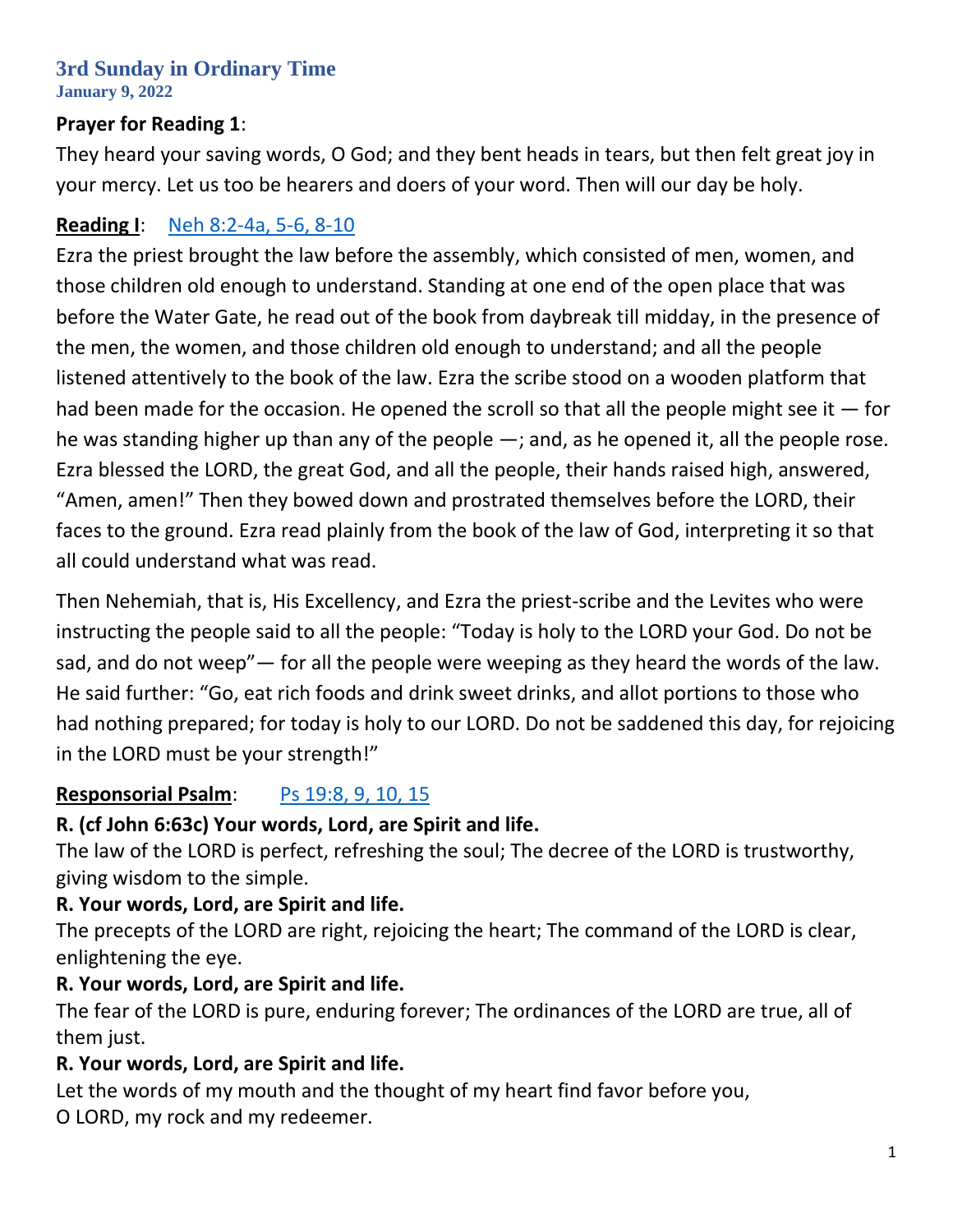# **R. Your words, Lord, are Spirit and life. Questions for Reading 1**:

1. Why does Ezra say "today" is holy? What is significant about "today" for Jesus? Do you live in the past or the future? What is the only time you have for sure? What happens to "now" if you spend all your time looking backward or forward?

2. Each of the readings today is similar in that someone is proclaiming God's word to an assembly. (Paul was writing to the Corinthians who were fighting over rank and status.) Do you think everything we would ever know was stated during Jesus' time or does the Holy Spirit give us new insights as we need them?

## **Prayer for Reading 2**:

Father, we thank you. Your gifts are great. From them words flow, smooth as nectar; they heal, or else they teach, often tell stories that lead Their hearers straight to heaven. Our finances suddenly balance. Holy Spirit, thank you. Let us all, fancy and plain, praise you.

## **Reading II:** [1 Cor 12:12-30](https://bible.usccb.org/bible/1corinthians/12?12)

## Brothers and sisters:

As a body is one though it has many parts, and all the parts of the body, though many, are one body, so also Christ. For in one Spirit we were all baptized into one body, whether Jews or Greeks, slaves or free persons, and we were all given to drink of one Spirit. Now the body is not a single part, but many. If a foot should say, "Because I am not a hand I do not belong to the body, "it does not for this reason belong any less to the body. Or if an ear should say, "Because I am not an eye I do not belong to the body, "it does not for this reason belong any less to the body. If the whole body were an eye, where would the hearing be? If the whole body were hearing, where would the sense of smell be? But as it is, God placed the parts, each one of them, in the body as he intended. If they were all one part, where would the body be? But as it is, there are many parts, yet one body. The eye cannot say to the hand, "I do not need you, " nor again the head to the feet, "I do not need you." Indeed, the parts of the body that seem to be weaker are all the more necessary, and those parts of the body that we consider less honorable we surround with greater honor, and our less presentable parts are treated with greater propriety, whereas our more presentable parts do not need this. But God has so constructed the body as to give greater honor to a part that is without it, so that there may be no division in the body, but that the parts may have the same concern for one another. If one part suffers, all the parts suffer with it; if one part is honored, all the parts share its joy. Now you are Christ's body, and individually parts of it. Some people God has designated in the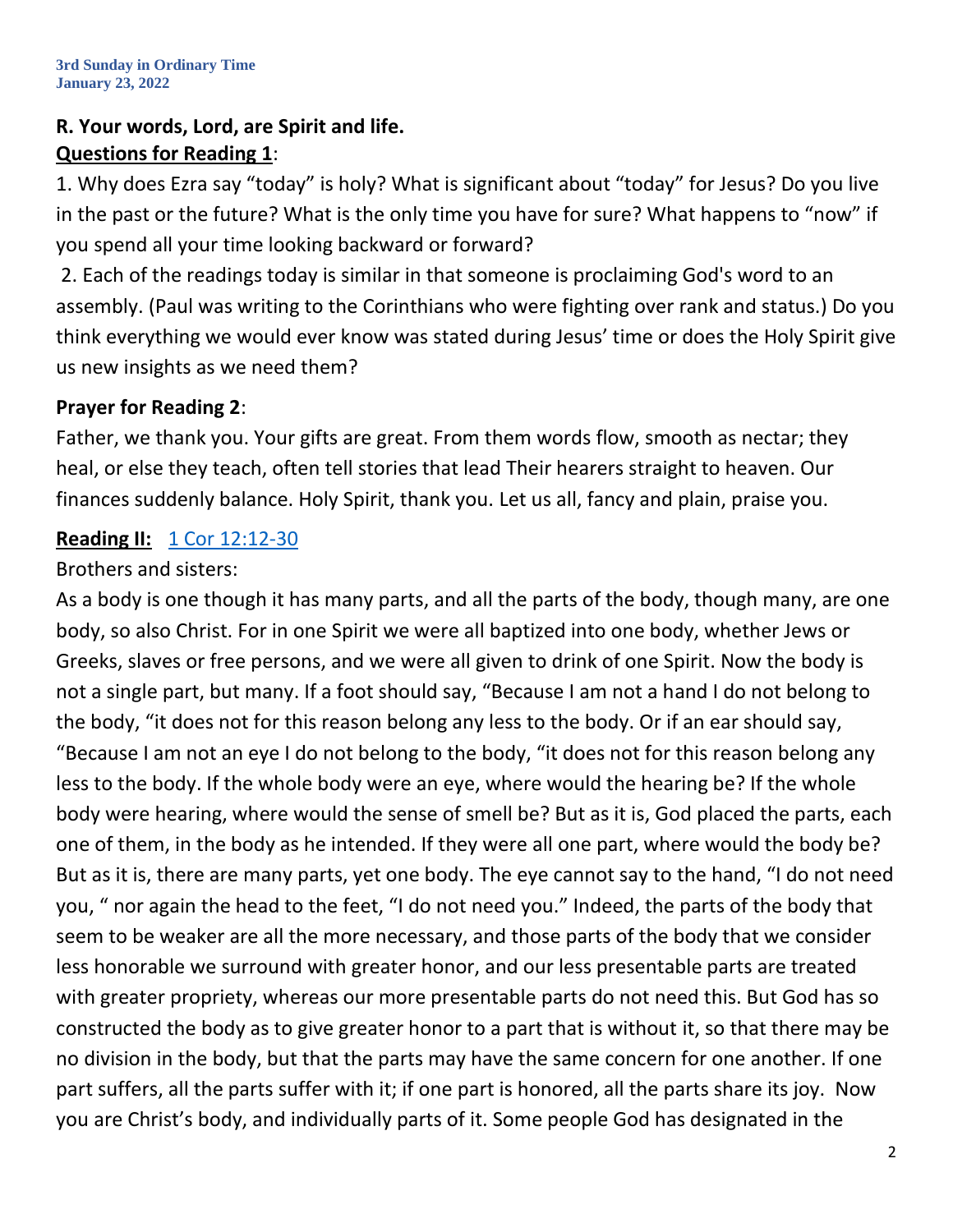church to be, first, apostles; second, prophets; third, teachers; then, mighty deeds; then gifts of healing, assistance, administration, and varieties of tongues. Are all apostles? Are all prophets? Are all teachers? Do all work mighty deeds? Do all have gifts of healing? Do all speak in tongues? Do all interpret?

# **Questions for Reading 2**:

1. Some people's gift is to diffuse tension in a meeting. Is this kind of gift more or less important than administering the parish, community or diocese? Why? What is your gift to the community?

2. If you had your choice of gifts which ones would you choose? Why? If you have a gift and you never use it, what will happen to it? Can you name some of your gifts?

## **Prayer for Gospel**:

Jesus, rise, spread out the scroll ––like Ezra, your priest-scribe ––and declare to the people and to us that God is in our midst this day. Oh earth, you are holy now. Holy Spirit, touch our being and our doing. Let us feed and shelter the poor, welcome immigrants, free the prisoners, fix the climate crisis. Brush our days with grace.

## **Gospel**: [Lk 1:1-4; 4:14-21](https://bible.usccb.org/bible/luke/4?1)

Since many have undertaken to compile a narrative of the events that have been fulfilled among us, just as those who were eyewitnesses from the beginning and ministers of the word have handed them down to us, I too have decided, after investigating everything accurately anew, to write it down in an orderly sequence for you, most excellent Theophilus, so that you may realize the certainty of the teachings you have received.

Jesus returned to Galilee in the power of the Spirit, and news of him spread throughout the whole region. He taught in their synagogues and was praised by all. He came to Nazareth, where he had grown up, and went according to his custom into the synagogue on the sabbath day. He stood up to read and was handed a scroll of the prophet Isaiah. He unrolled the scroll and found the passage where it was written:

 The Spirit of the Lord is upon me, because he has anointed me to bring glad tidings to the poor. He has sent me to proclaim liberty to captives and recovery of sight to the blind, to let the oppressed go free,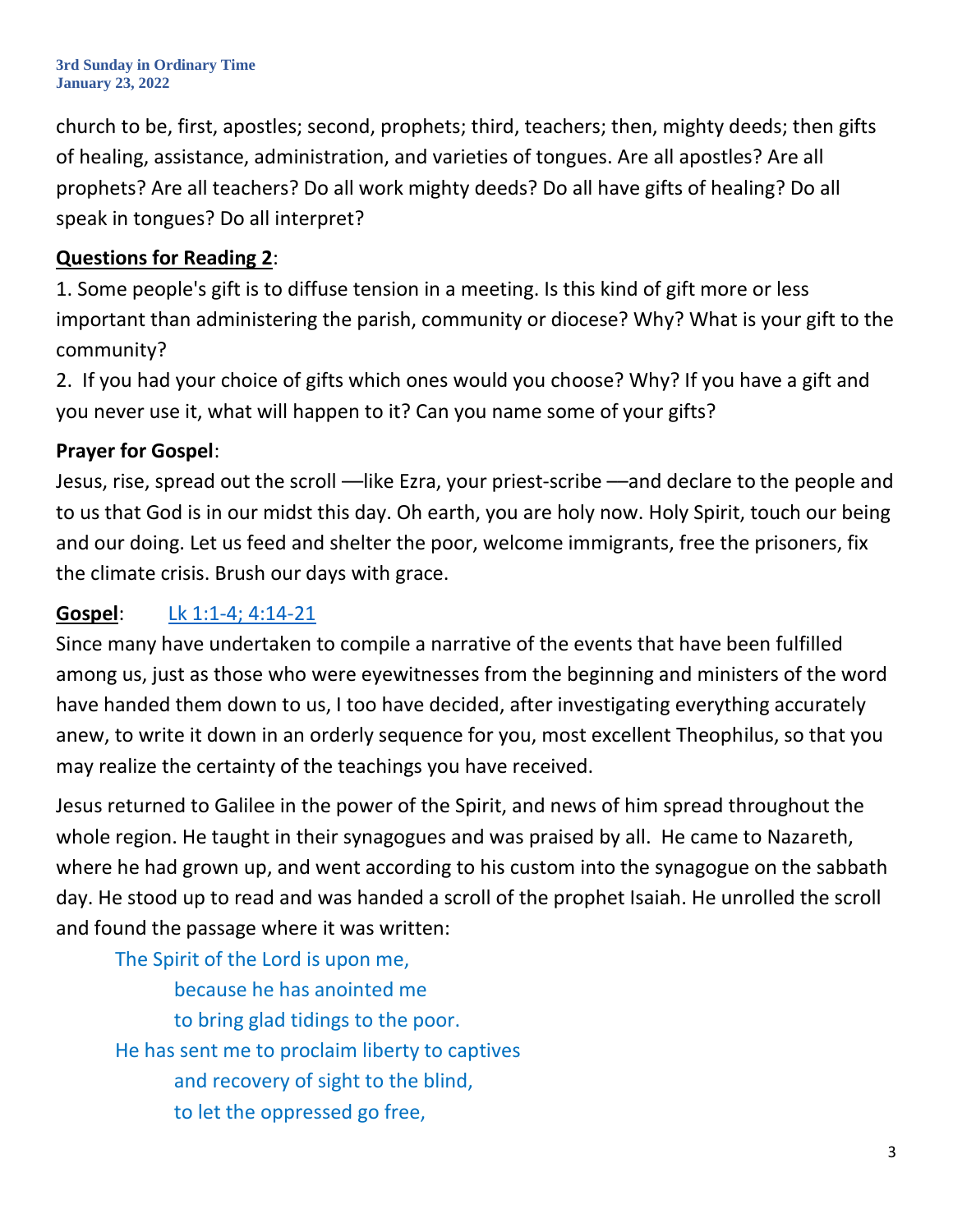#### and to proclaim a year acceptable to the Lord.

Rolling up the scroll, he handed it back to the attendant and sat down, and the eyes of all in the synagogue looked intently at him. He said to them, "Today this Scripture passage is fulfilled in your hearing."

## **Questions for Gospel**:

1. Jesus went to Nazareth, his hometown. People there thought of him as Mary and Joseph's son. Suddenly he claims to be the Messiah. What would your reaction have been to such a declaration?

2. Jesus said he had been ''anointed to bring glad tidings to the poor, ... liberty to captives, ... sight to the blind, to let the oppressed go free." Pope Francis talks about the glad tidings or the good news. Would you say that the graces of the Gospel constitute glad tidings: truth, unconditional mercy, and joy for everyone? Why do these "varied joys" sometimes need to be poured into new wineskins?

Good news. A single word—Gospel—that, even as it is spoken, becomes truth brimming with joy and mercy. We should never attempt to separate these three graces of the Gospel: its truth, which is non-negotiable; its mercy, which is unconditional and offered to all sinners; and its joy, which is personal and open to everyone.

This message can never be gloomy or indifferent, for it expresses a joy that is completely personal. It is "the joy of the Father, who desires that none of his little ones be lost" (Evangelii Gaudium No 237). It is the joy of Jesus, who sees that the poor have the good news preached to them, and that the little ones go out to preach the message in turn (ibid., 5) The joys of the Gospel are special joys. I say "joys" in the plural, for they are many and varied, depending on how the Spirit chooses to communicate them, in every age, to every person and in every culture. They need to be poured into new wineskins, the ones the Lord speaks of in expressing the newness of his message.

[Pope Francis: Find joy in the "little things."](https://www.americamagazine.org/faith/2017/04/13/pope-francis-chrism-mass-find-joy-little-things) America April 13, 2017

In Exile by Ron Rolheiser

The Church's Economic-Social Teachings

Most of us have been raised to believe that we have right to possess whatever comes to us honestly, either through our own work or through legitimate inheritance. No matter how large that wealth might be, it's ours as long as we didn't cheat anyone along the way. By and large,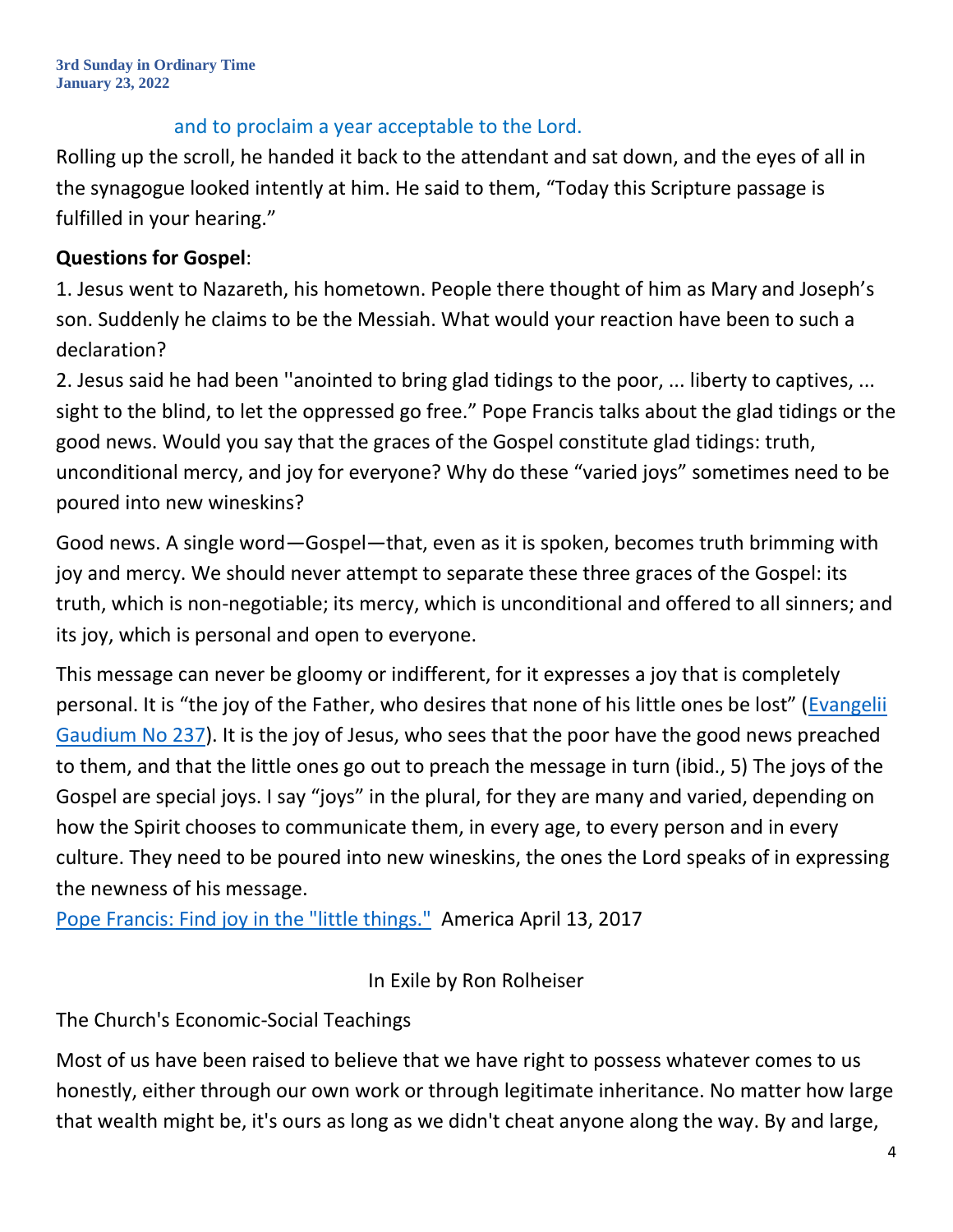#### **3rd Sunday in Ordinary Time January 23, 2022**

this belief has been enshrined in the laws of democratic countries and we generally believe that it is morally sanctioned by the Christianity.

Partly this is all true, but it needs a lot of qualification. From scripture, through Jesus, through the social teachings of the churches, through papal encyclicals from Leo XIII through John Paul II, the right to private ownership and private wealth is mitigated by a number of moral principles. Let me list a number of those principles (which are taught with the weight of Ordinary Magisterium within Roman Catholicism and the ecclesial equivalent of that in most Protestant churches). For Roman Catholics, I will list the major references to church documents:

• God intended the earth and everything in it for the sake of all human beings. Thus, in justice, created goods should flow fairly to all. All other rights are subordinated to this principle. [\(Gaudium et Spes](http://www.vatican.va/archive/hist_councils/ii_vatican_council/documents/vat-ii_const_19651207_gaudium-et-spes_en.html) 69; Popularum Progressio 22) We do have a right to private ownership and no one may ever deny us of this right (Rerum Novarum 3-5, 14, Quadregesima Anno 44-56, [Mater et Magistra](http://w2.vatican.va/content/john-xxiii/en/encyclicals/documents/hf_j-xxiii_enc_15051961_mater.html) 109) but that right is subordinated to the common good, to the fact that goods are intended for everyone. (Laborem Exercens 14) Wealth and possessions must be understood as ours to steward rather than to possess absolutely. [\(Rerum Novarum](http://w2.vatican.va/content/leo-xiii/en/encyclicals/documents/hf_l-xiii_enc_15051891_rerum-novarum.html) 18-19)

• No person (or nation) may have a surplus if others do not have the basic necessities. (Rerum Novarum 19; Quadregesimo Anno 50-51, [Mater et Magistra](http://w2.vatican.va/content/john-xxiii/en/encyclicals/documents/hf_j-xxiii_enc_15051961_mater.html) 119-121 & 157-165; Popularum Progressio 230) Thus, no one may appropriate surplus goods solely for his own private use when others lack the bare necessities for life. (Popularum Progressio 23) People are obliged to come to the relief of the poor and if a person is in extreme necessity he has the right to take from the riches of others what he needs. [\(Gaudium et Spes](http://www.vatican.va/archive/hist_councils/ii_vatican_council/documents/vat-ii_const_19651207_gaudium-et-spes_en.html) 69)

• The present economic situation in the world must be redressed. (Popularum Progressio 6,26,32; [Gaudium et Spes](http://www.vatican.va/archive/hist_councils/ii_vatican_council/documents/vat-ii_const_19651207_gaudium-et-spes_en.html) 66; Octogesimus Adveniens 43; Sollectitudo Rei Socialis 43) Thus the law of supply and demand, free enterprise, competition, the profit motive, and the private ownership of the means of production may not be given complete free reign. They are not absolute rights and are only good within certain limits. (Popularum Progressio 26; Quadragesimo Anno 88, 110)

• In regards to the private ownership of industry and the means of production, two extremes are to be avoided: Unbridled capitalism on the one hand, and complete socialism on the other. (Quadregesimo Anno 46, 55, 111-126)